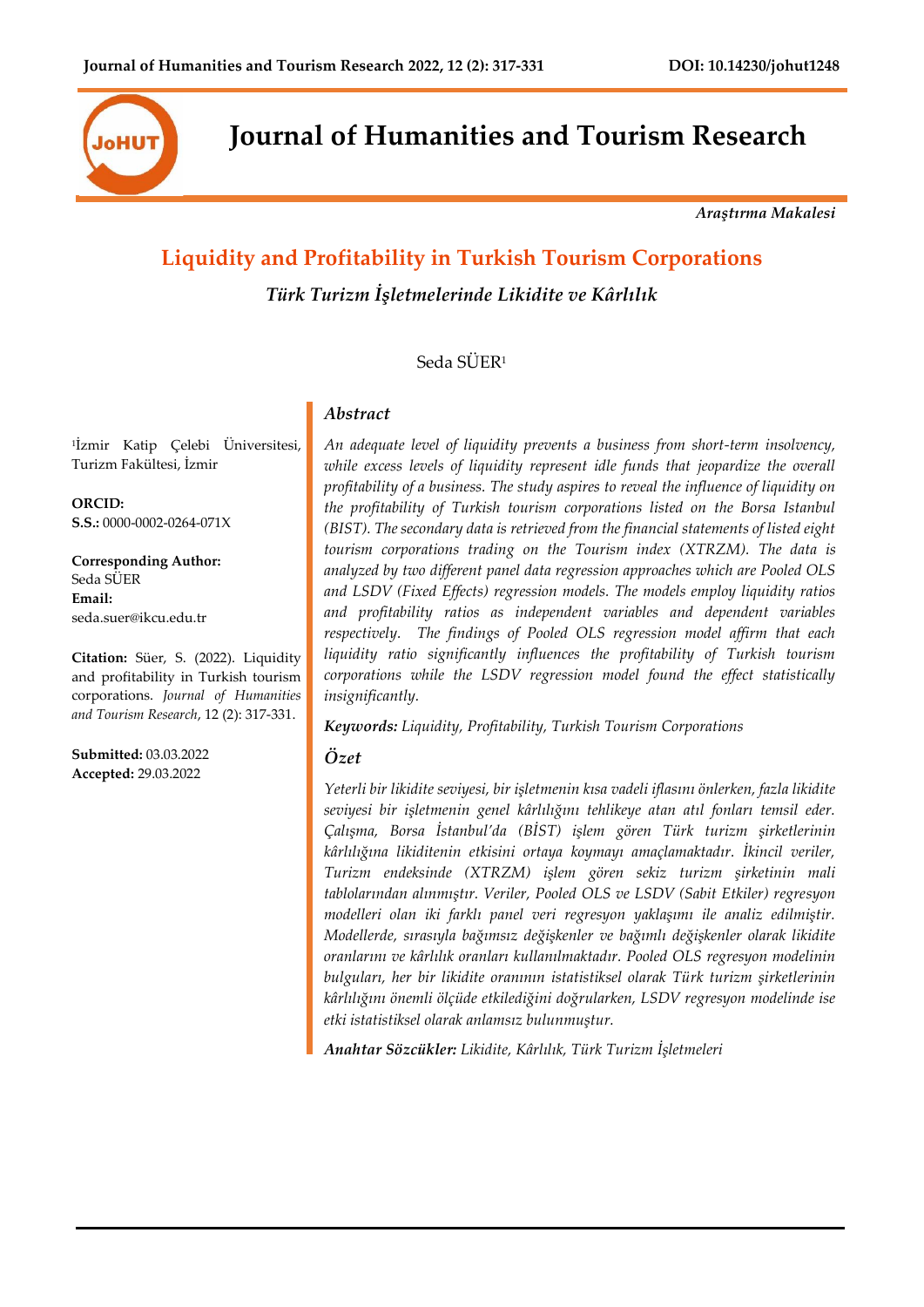## **1. INTRODUCTION**

The primary goal of tourism corporations is to achieve profitability, which is also one of the prominent metrics in analyzing financial success. Profitability reflects the financial well-being of a corporation, and by extension, its competitive advantage in the market. Some key tools labeled as profitability ratios measure the profitability of a corporation. These profitability ratios utilize financial statements to evaluate the capacity of a corporation to obtain earnings concerning its revenue, operating costs, assets, or equity over time and at specific periods (Robinson et. al, 2009). Eventually, profitability provides the shareholders' wealth maximization of a corporation that also enhances its value in the market. Primarily, profitability is based on the effectiveness and proper utilization of funds by a corporation (Paramasivan & Subramanian, 2009). As a matter of fact, not only generating earnings enhance the profitability of a corporation but also efficient management of its current assets maximize the profitability concerning the funds employed in these assets (Van Horne & Wachowicz, 2009). Liquid funds including cash and cash equivalents, accounts receivables, and inventory, are very essential for the success of a corporation. Besides, the costs associated with holding current assets require great attention for the corporation. In this case, a corporation should decrease its current assets without damaging its sales to increase profitability (Brigham & Houston, 2009). Therefore, the influence of liquidity on profitability is one of the key aspects for tourism corporations to achieve their primary goal.

In daily transactions, successful liquidity management is classically achieved by efficient use of its current assets. Thus, liquidity management focuses on cash flows to reduce the liquidity risk exposure of a corporation as liquidity signifies the ability of a corporation to satisfy its short-run debts by converting its current assets into cash (Robinson et. al, 2009). Determining an adequate level of liquidity connotes the successful management of its current assets. Maintaining an optimal level of current assets is associated with the profitability of a corporation. When a corporation preserves a high level of current assets, its profitability will be affected even it maintains liquidity (ICWAI, 2010). Superfluous liquidity is a state of possession of funds forgoing additional profitability (Van Horne & Wachowicz, 2009). On the contrary, liquidity requirements are misplaced and the corporation faces an insolvency risk because of the low level in its current assets (Alexander, 2018). In this case, the corporation maintains a low level of current assets and its liquidity undoubtedly is weak even its profitability is considered as high. Both cases demonstrate that determining the level of liquidity employed is vital for corporations. An insufficient level of liquidity indicates a risk to satisfy short-run debts employing superfluous funds in current assets that decreases profitability (ICWAI, 2010). In concise, liquidity management is an inevitable fact for a corporation's profitability, thus, the influence of liquidity on profitability requires expanded attention. Within this scope, this study aspires to elucidate the influence of liquidity on the profitability of tourism corporations listed on the BIST Tourism index in Turkey. The motivation of this study is to fill the gap in the tourism corporation context to ascertain the influence of liquidity on profitability in achieving financial well-being.

## **2. LITERATURE REVIEW**

Liquidity and profitability are the prominent tandem in determining the financial health of a corporation, unfortunately, drew little attention in the literature on tourism corporations context. An attempt by Hirigoyen (1985) pioneered the debate among liquidity and profitability in the intermediate and long run. In his study, he argued that a low level of liquidity also lowers the profitability of a corporation due to debt requirements, and a low level of profitability prevents generating sufficient cash flows for liquidity. Hence, he concluded that the liquidity and profitability of a corporation are directly related in the medium and long term. On the contrary, Ross et al. (2000) claimed that the association between liquidity and profitability is negatively related. Gitman (2003)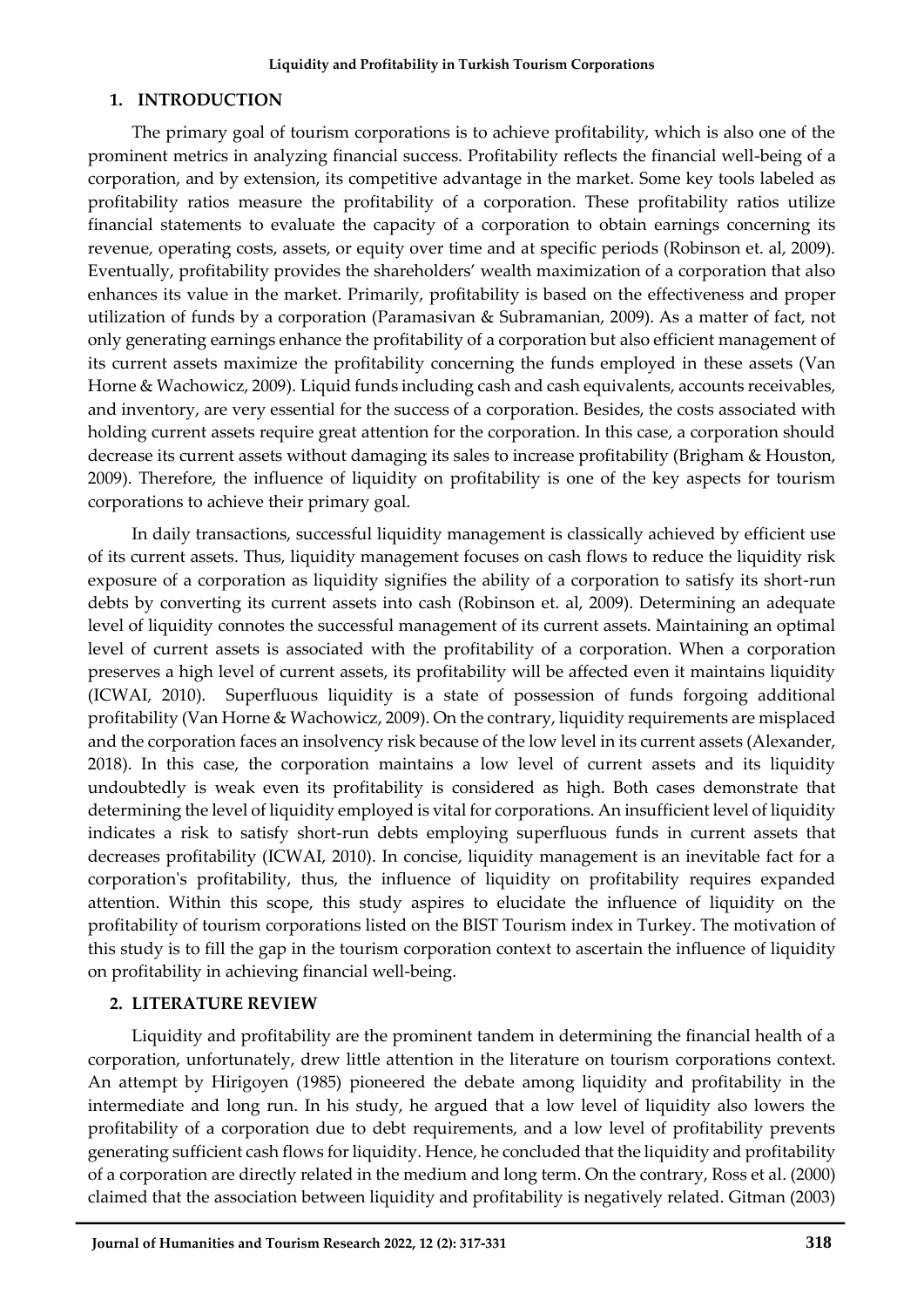also supported the inverse association among liquidity and profitability. Pursuant to the literature review, in some studies, the association among liquidity and profitability is investigated (Eljelly, 2004; Bhunia & Khan, 2011; Niresh, 2012; Mohanty & Mehrotra, 2018; Hossain & Alam, 2019; Panigrahi & Joshi, 2019) and other studies examine the influence of liquidity on profitability (Raheman & Nasr, 2007; Ehiedu, 2014; Nimer, Warrad & Omari, 2015; Malik, Awais & Khursheed, 2016; Madushanka & Jathurika, 2018;).

Eljelly (2004) empirically inspected the association among liquidity and profitability of 29 joint-stock firms between the periods of 1996 and 2000 in Saudi Arabia. The dependent variable of the model is net operating income. The results of correlation and regression analyses, according to the current ratio, the association is negatively significant between liquidity and profitability. Furthermore, the findings asserted that the CCC is a momentous metric than the current ratio due to its influence on profitability. In another study, Raheman and Nasr (2007) investigated the influence of WCM on liquidity and profitability as well as the association among them of 94 nonfinancial firms trading on the Karachi Stock Market between the periods 1999 and 2004. Pearson's correlation and regression analyses are realized to the determinants of net operating profitability. The findings expose that liquidity and profitability are negatively associated.

Bhunia and Khan (2011) researched the association among the liquidity and profitability of 230 steel firms gathered through the CMIE database between the periods 2002 and 2010. Multiple correlation and regression analyses are performed, and the findings deduce a low level of association among liquidity management and profitability. In the same vein, Niresh (2012) attempted to report the association among liquidity and profitability of 31 manufacturing firms trading on the Colombo Stock Exchange (CSE) from 2007 to 2011. Correlation and descriptive statistics analyses are practiced to the data and the results display that the association among liquidity and profitability of chosen firms are insignificant.

In another study, Ehiedu (2014) addressed the impulse of liquidity on the profitability of manufacturing firms selected from the Nigeria Stock Exchange (NSE) among the periods from 2007 to 2011. Correlation analysis is implemented to investigate the associations among the variables. The findings of the study detect the associations among the variables of selected firms are insignificant. Nimer et al. (2015) probed the impulse of liquidity on the profitability of 15 banks traded on the Amman Stock Exchange (ASE) between 2005 and 2011. The findings of simple regression analysis confirm that liquidity significantly has an effect on profitability. In the same manner, Malik et al. (2016) inspected the influence of liquidity on the profitability of 22 private sector banks in Pakistan between the periods of 2009 and 2013. Ordinary Least Squares (OLS) analysis is employed to tempt three models. The findings of the study inform that the association between liquidity metrics and profitability is statistically significant according to the dependent variable of ROA.

In the same way, Madushanka and Jathurika (2018) soughed to determine the influence of liquidity on profitability. The data of the study is retrieved from 15 manufacturing firms trading on the Colombo Stock Exchange (CSE) between the periods 2012-2016. Descriptive statistics, correlation, and regression analyses are employed, and the findings exposed that liquidity metrics (quick ratio) are significantly and positively associated with the profitability metrics of the selected production firms. Mohanty and Mehrotra (2018) intended to search the association among liquidity and profitability of 28 SMEs traded on the Bombay Stock Exchange between the periods 2011 and 2016. The correlation analysis is conducted to uncover the associations among liquidity and profitability ratios are insignificantly negative. The findings of pooled regression analysis assert that liquidity management significantly affects the profitability of listed SMEs. Moreover, liquidity variables are negatively associated with the profitability variables of listed SMEs.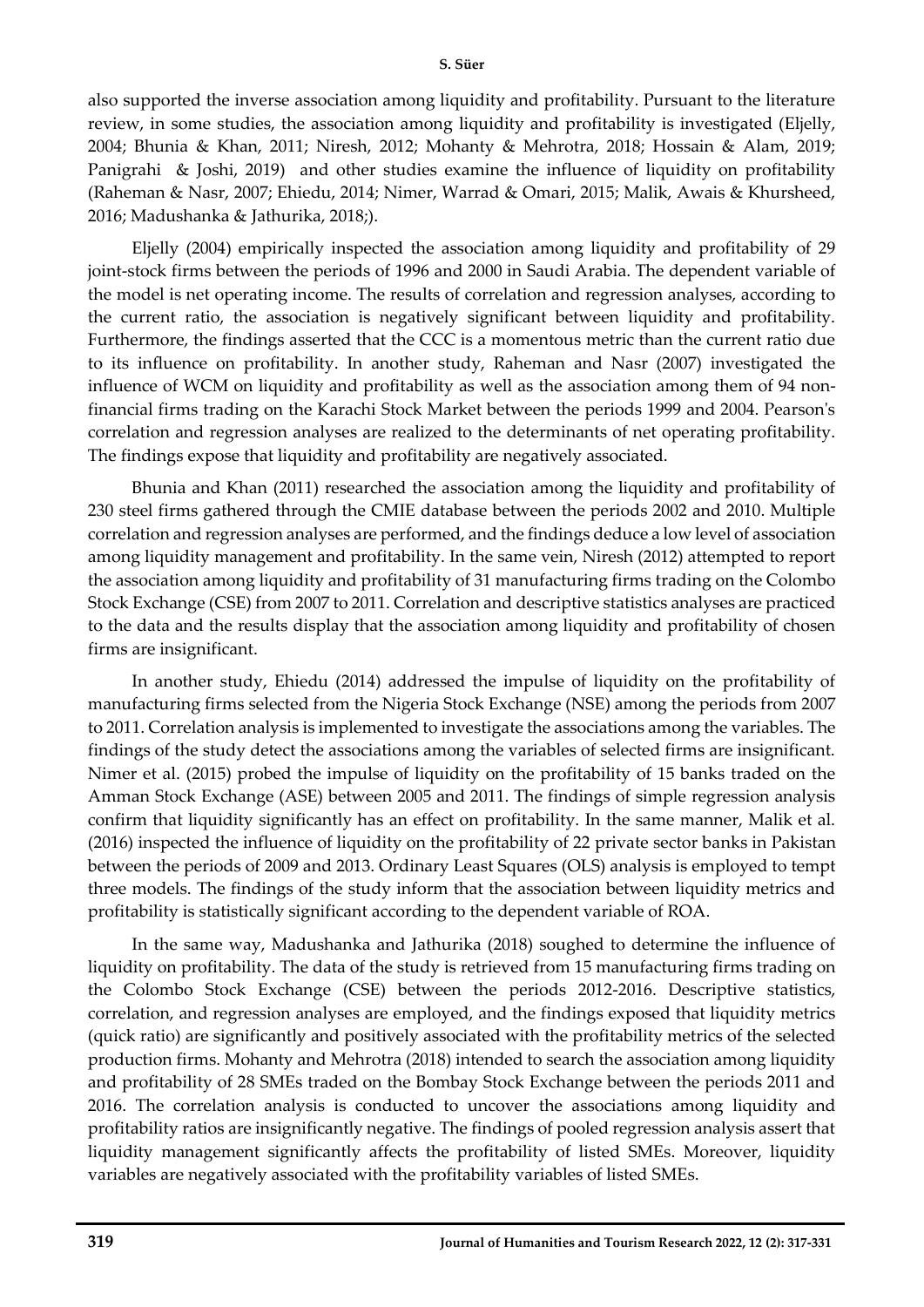In their study, Hossain and Alam (2019) purposed to designate the association among liquidity and profitability by utilizing the annual statements of cement industry firms trading on the Dhaka Stock Exchange between the periods of 2013-2017 in Bangladesh. Pearson's correlation analysis is employed to reveal the association among liquidity and profitability of six cement firms. The dependent variables and the independent variables are profitability metrics liquidity metrics, respectively. The results of the correlation matrix present that an association among liquidity and profitability is available. Findings ascertain that a strong negative association among the CCC and all profitability ratios (NPM, ROA, and ROE) is available. Additionally, a positive association among liquidity ratios (CR, and QR) and profitability ratios are also noticed. Panigrahi and Joshi (2019) applied a comparative study to delve into the association among liquidity and profitability of two Indian medicine firms. According to the findings of one firm, a positive and significant association among liquidity ratios and profitability ratios is procured. Due to the findings of other firm, the association between liquidity ratios and profitability ratios are insignificant and weak. A prominent finding is the contradiction of the inverse association rule between liquidity and profitability as the sample firm maintains profitability even its liquidity is flawless.

The argument among liquidity management and profitability is still prominent and topical according to the components and findings of the previous studies. The literature review reveals that the elected firms of the previous studies are varied such as joint-stock firms (Eljelly, 2004), nonfinancial firms (Raheman & Nasr, 2007), steel firms (Bhunia & Khan, 2011), manufacturing firms (Niresh, 2012; Ehiedu, 2014; Madushanka & Jathurika, 2018), bank firms (Nimer et al., 2015; Malik et al., 2016), SMEs (Mohanty & Mehrotra, 2018), cement industry firms (Hossain & Alam, 2019) and medicine firms (Panigrahi & Joshi, 2019). Besides, it should be highlighted that not just the study areas are varied but also the findings of the previous studies place divergent results. For instance, in some studies, liquidity, and profitability are negatively associated (Ross et al., 2000; Gitman, 2003; Eljelly, 2004; Raheman & Nasr, 2007; Mohanty & Mehrotra, 2018). On the contrary, some studies explore that liquidity and profitability are positively associated (Hirigoyen, 1985; Madushanka & Jathurika, 2018; Hossain & Alam, 2019; Panigrahi & Joshi, 2019). Moreover, other studies report that the association among liquidity and profitability is insignificant (Niresh, 2012; Ehiedu, 2014). The findings of another study concede a low level of association among liquidity management and profitability (Bhunia & Khan, 2011). The result of other study informs that liquidity significantly has an impact on profitability (Nimer et al., 2015). Yet another study displays that the association between liquidity and profitability is statistically significant (Malik et al., 2016). The findings of the previous studies contradict because of the varied field areas of the elected firms. For that matter, the present study aspires to investigate the influence of liquidity on the profitability of Turkish tourism corporations as this unique study field area is intact. This unique study field area of tourism corporations induces a gap in the literature that the contribution of the current study elaborates on.

### **3. METHODOLOGY 3.1.Selection of Variables**

As the current study aspires to inspect the influence of liquidity on the profitability of Turkish tourism corporations, the study utilizes liquidity and profitability ratios that are classified as financial ratios in common. Financial ratios are arranged to distill critical information that is not apparent while reviewing the financial statements of a corporation (Brigham & Ehrhardt, 2017). Thus, financial ratios expose the associations between different accounts from financial statements that act as performance indicators. In other words, financial ratios elicit specific performance aspects of a corporation by choosing the key items of information from the financial statements and resolving this information in a specific timeline (Brooks, 2016). Moreover, it is very crucial for a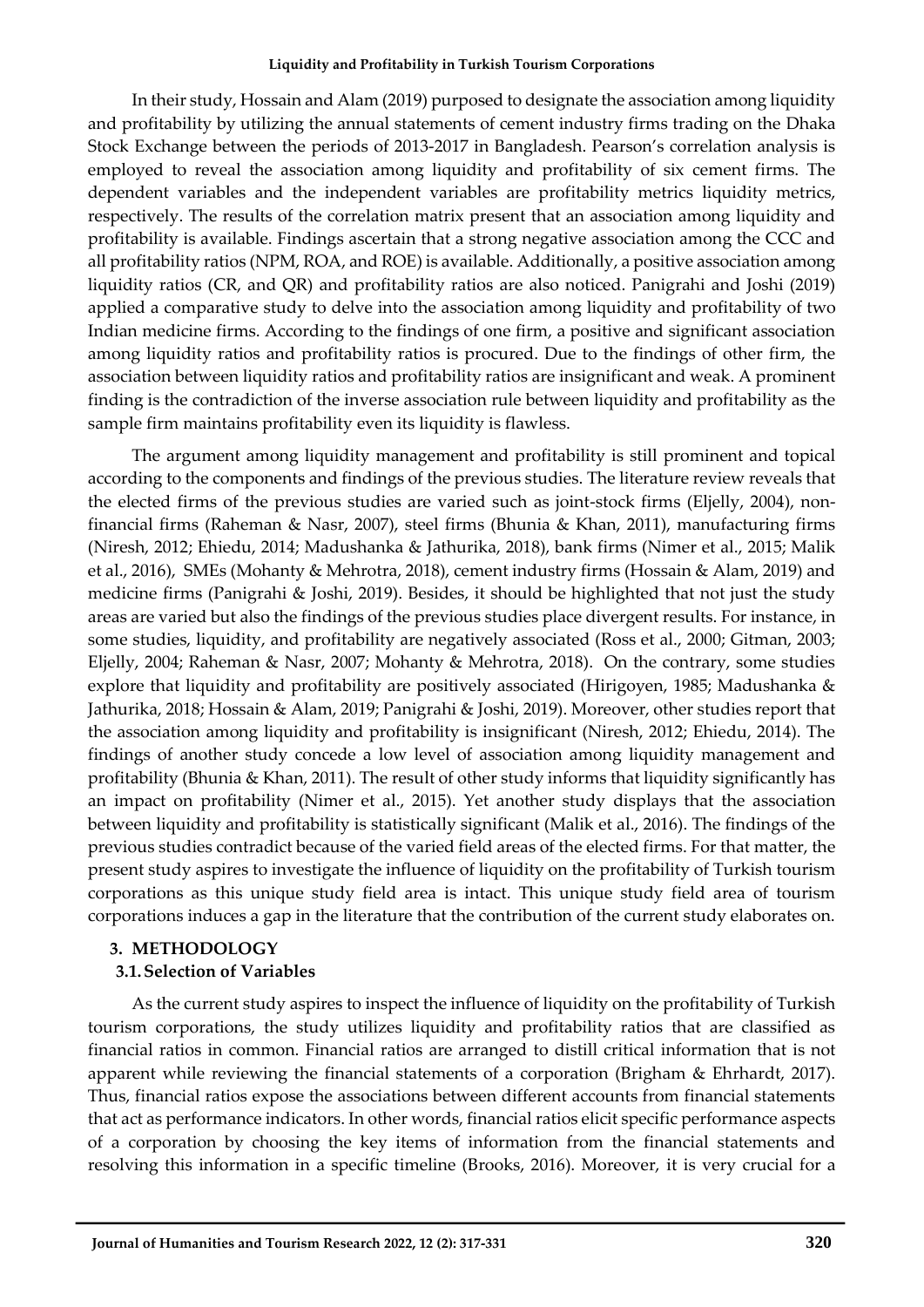#### **S. Süer**

corporation to measure and evaluate its financial performance with the assistance of financial ratios (Kayalı & Aktaş, 2018).

Liquidity ratios imply the ability of a firm to satisfy its short-run debt at a specific period in time. Liquidity ratios also state the short-term solvency of a corporation and focus on current assets and current liabilities reported on the balance sheet (Brooks, 2016). Thus, liquidity ratios expose the association among the current assets and current liabilities of a corporation during a specific term (Paramasivan & Subramanian, 2009). Current assets encapsulate cash and cash equivalents, accounts receivable, and inventory that should be transferred into cash within one year or an operating cycle. On the other hand, current liabilities inclose accounts payable, accruals, and notes payable that should be satisfied within an operating cycle or one year (Brigham & Houston, 2009; Berk, De Marzo & Harford, 2012). The most common ratio of liquidity ratios is the current ratio that emits current assets regarding current liabilities. A higher current ratio implies an excessive amount of liquidity for the corporation (Robinson et. al, 2009). The second liquidity ratio is the quick ratio that is gauged by ejecting inventories from current assets, thereafter; the balance is divided by current liabilities (Brigham & Houston, 2009). However, the quick ratio is excluded in the present study to delve into the influence of liquidity on profitability because of the specific characteristic of tourism corporations operating without inventory or a slight amount of inventory. In this case, the values of the quick ratio share similarity with the values of the current ratio, and therefore the quick ratio is dismissed as a liquidity ratio in this study to prevent incoherency. Thus, the cash ratio typically presents a reliable metric of liquidity of a corporation, especially in a crisis position indicating the portion of current liabilities covered by cash and cash equivalents (Brigham & Houston, 2009; Brooks, 2016).

Profitability ratios are broadly divided into two groups, in which one group represents the profitability concerning sales and the other group presents the profitability concerning investment. Both groups of profitability ratios demonstrate the overall effectiveness of a corporation (Van Horne & Wachowicz, 2009). In other words, profitability ratios express how efficiently a corporation is converting its sales or assets into income (Brooks, 2016). The rate of return on sales is one group of profitability ratios that measures the overall performance of a corporation and is obtained by dividing net income by sales (Alexander, 2018). The second group of profitability ratios that relates profits to investment is the rate of return on assets. (Van Horne & Wachowicz, 2009). The rate of return on assets indicates how well the assets namely its investment in equipment, property, and plant are generating income (Brooks, 2016). Additionally, the rate of return on equity is contemplated as a bettermost overall metric of effectiveness, since it reflects both profitability and asset effectiveness measures (Alexander, 2018). It illustrates how much profit a business obtains for the owners under their ownership claim (Brooks, 2016).

Based on the review of the literature; the displayed liquidity and profitability ratios in Table 1 represent the variables of the present study with their measurements and supported studies. In the previous studies, the dependent variables are representing the profitability of the selected firms and the independent variables are presenting the liquidity of the same firms. Thus, the independent variables are the current and cash ratios which are the liquidity ratios computed for this study.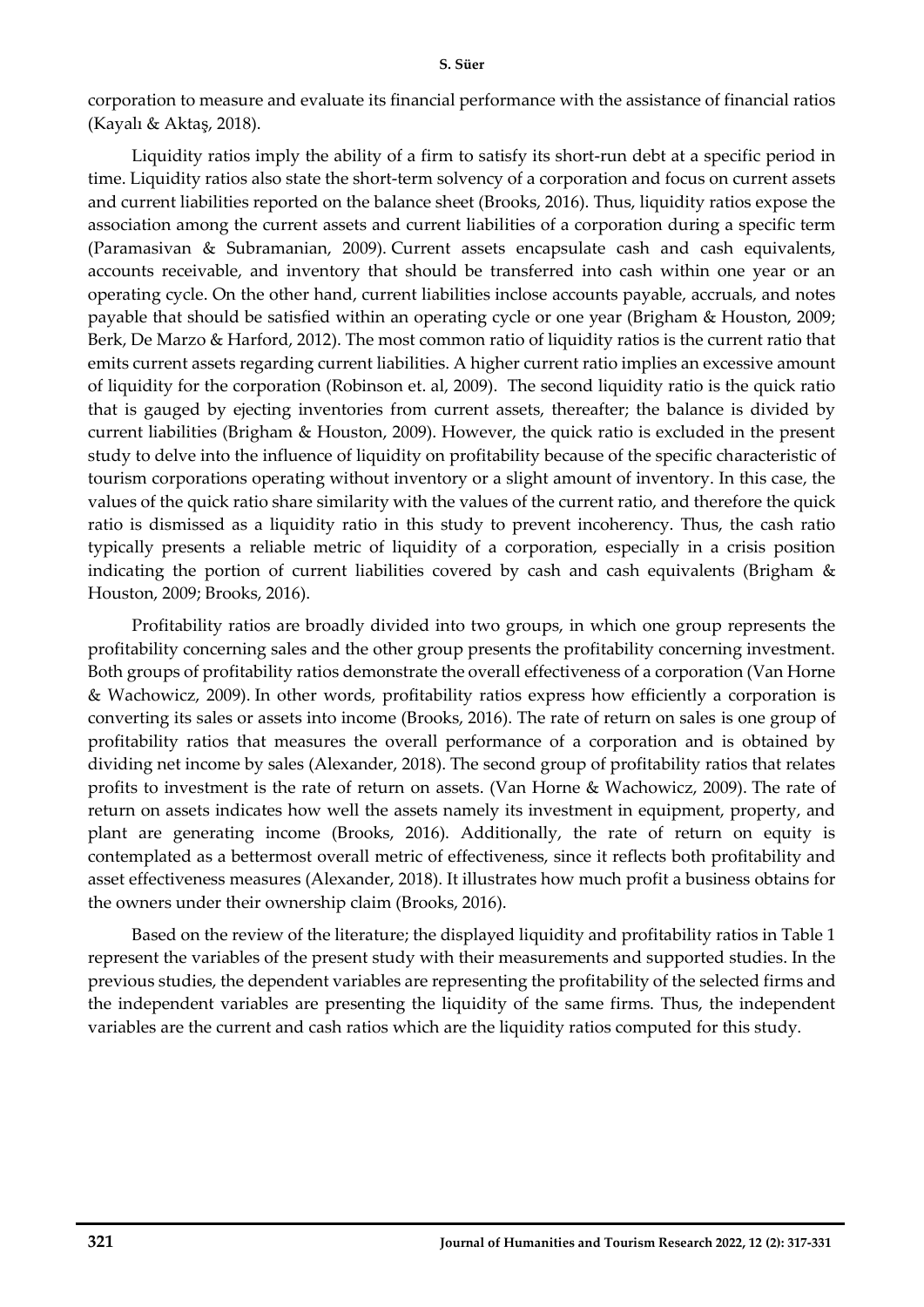| <b>Table 1.</b> The Selection of Variables |
|--------------------------------------------|
|--------------------------------------------|

| <b>Variables</b>          | Measurement                                      | <b>Supported Studies</b>                                                                                                                                                                                                                 |
|---------------------------|--------------------------------------------------|------------------------------------------------------------------------------------------------------------------------------------------------------------------------------------------------------------------------------------------|
| Liquidity Ratios          |                                                  |                                                                                                                                                                                                                                          |
| Current Ratio<br>(CR)     | Current Assets<br>Current Liabilities            | Eljelly (2004); Raheman & Nasr (2007); Bhunia &<br>Khan (2011); Niresh (2012); Ehiedu (2014); Malik et<br>al. (2016); Madushanka & Jathurika (2018); Mohanty<br>Mehrotra (2018); Hossain & Alam (2019);<br>&<br>Panigrahi & Joshi (2019) |
| Cash Ratio (CaR)          | Cash and Cash Equivalents<br>Current Liabilities | Bhunia & Khan (2011); Niresh (2012); Malik et al.<br>(2016); Mohanty & Mehrotra (2018)                                                                                                                                                   |
| Profitability Ratios      |                                                  |                                                                                                                                                                                                                                          |
| Return on Asset<br>(ROA)  | Net Income<br>Total Assets                       | Niresh (2012); Ehiedu (2014); Nimer et al. (2015);<br>Malik et al. (2016); Madushanka & Jathurika (2018);<br>Mohanty & Mehrotra (2018); Hossain & Alam (2019);<br>Panigrahi & Joshi (2019)                                               |
| Return on Equity<br>(ROE) | Net Income<br>Equity                             | Bhunia & Khan (2011); Niresh (2012); Malik et al.<br>(2016); Madushanka & Jathurika (2018); Mohanty &<br>Mehrotra (2018); Hossain & Alam (2019); Panigrahi<br>& Joshi (2019)                                                             |
| Return on Sales<br>(ROS)  | Net Income<br>Sales                              | Niresh (2012); Mohanty & Mehrotra (2018); Hossain<br>& Alam (2019); Panigrahi & Joshi (2019)                                                                                                                                             |

As the tourism corporations are included in the service industry, the annual inventory account reported on financial statements is impending to zero according to the nature of the service industry such as tourism corporations. This specific characteristic of tourism corporations clarifies the fact that quick ratio values are nearly bordering upon the current ratio. Therefore, the quick ratio is excluded from the analyses as a variable of liquidity. The independent variables are the current ratio and cash ratio which are the liquidity ratios of the tourism corporations of this study. In addition, the dependent variables are the return on asset, return on equity and return on sales ratios which are the profitability ratios of the selected tourism corporations for eight years. Thus, the research framework of the current study is given in Figure 1.



**Figure 1.** Research Framework of the Study

The field area of the supported studies is varied and the financial statements of the elected firms constitute the secondary data for the analyses. The present study aspires to elucidate the influence of liquidity on the profitability of Turkish tourism corporations as this field area has a characteristic feature that the tourism corporations operate mostly without inventory. This unique feature of tourism corporations induces a gap in the literature and practices that the contribution of the current study also elaborates on. The hypothesis of the present study is developed in the line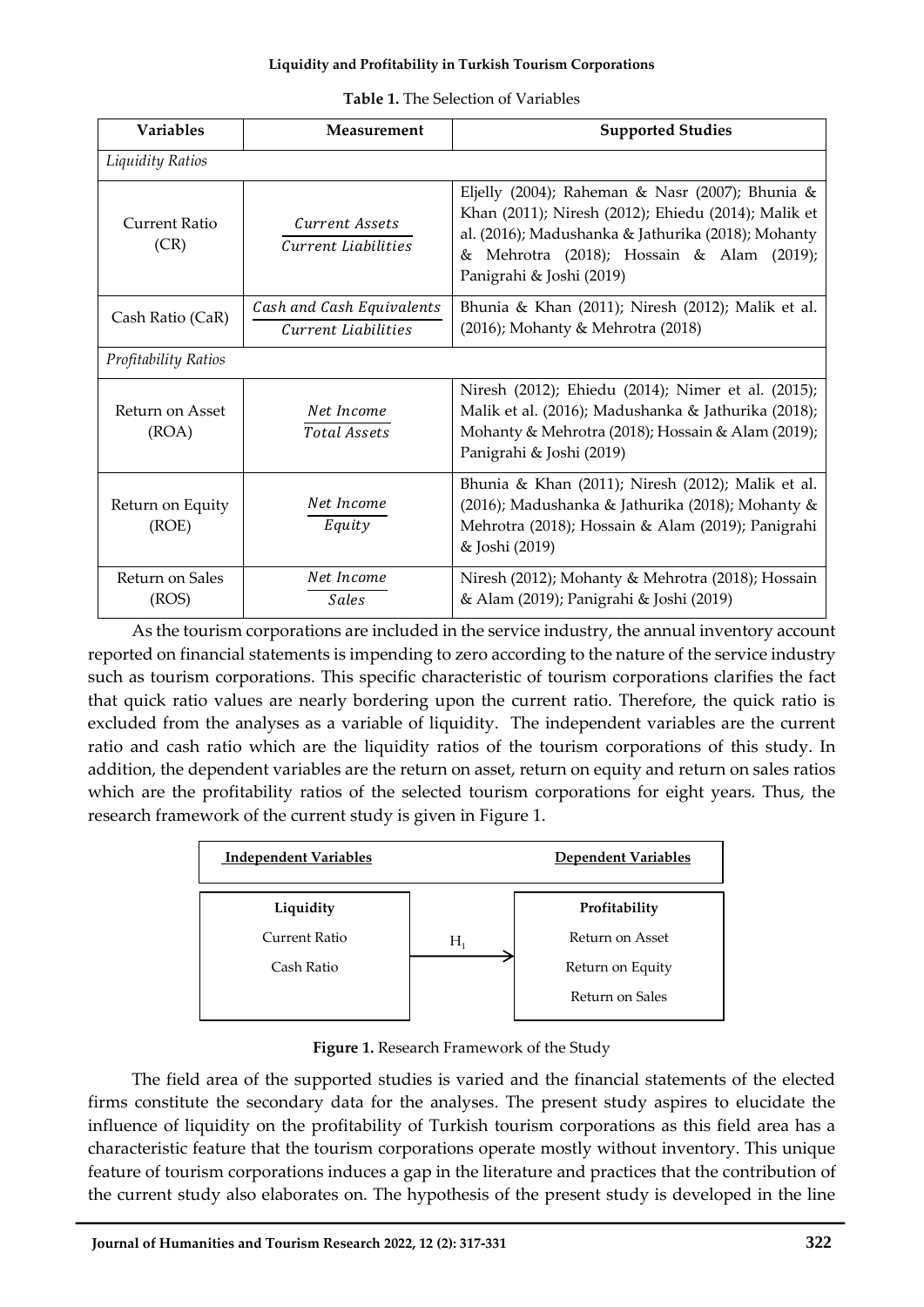with the literature review and also forms the basis for the models of the Pooled OLS and LSDV (Fixed Effects) regression analyses.

H1: The liquidity of tourism corporations listed on the BIST Tourism index has an effect on the profitability of the tourism corporations.

## **3.2.Method**

The current study applies a quantitative approach that employs the secondary data collected through annual financial statements of the selected tourism corporations covering the period of eight consecutive years to 2020. This study is benefited from both cross-sectional and time-series panel data in which the variables of Turkish tourism corporations are observed across time. As crosssectional data, the values of variables such as liquidity ratios and profitability ratios are collected from Turkish tourism corporations. As time-series data, the values of the variables are elected from eight consecutive years. The secondary data is computed by utilizing a data collection excel sheet. The data collection excel sheets are issued to measure all variables of all eight corporations due to the quantitative analysis. Data collection excel sheets designate data for liquidity and profitability ratios before conducting the panel data regression analyses. Panel data regression is the best analysis method to combine cross-sectional and time-series data as the same cross-sectional item is gauged at different periods. Thus, panel data designate the pooling of observations from cross-sectional entities over time-periods (Baltagi, 2005). In other words, the panel data determines the total observation items of  $n \times t$ , where  $t$  is the time-periods  $(t = 1, 2, ..., T)$  and  $n$  is the number of entities. This is denoted as  $(X_{it}, Y_{it})$ ,  $i = 1, \ldots, n$  and  $t = 1, \ldots, T$  where the index *i* pertain to the entity while *t* pertain to the time-period (Hanck, Arnold, Gerber & Schmelzer, 2021). Thus, a panel data regression equation combines time-series and cross-sectional data (Baltagi, 2005).

$$
\gamma_{it} = \beta_1 X_{it} + \ldots + \beta_k X_{k,it} + \alpha_i + \mu_{it}
$$
\n
$$
(3.1)
$$

*Y*= Dependent variable *X* = Independent variable(s) *β* = Coefficient *α* = Individual effects *u* = Error term

Essentially, there are different approaches of regression models for panel data, and the present study benefits from two approaches which are Pooled OLS and LSDV (Fixed Effects) models. The current study utilizes two approaches of panel data regression models to compare the results of each approach. Pooled OLS panel data regression models of the present study using the SPSS 25.0 package program is given below that are developed according to the hypothesis:

 $Model 1: ROA<sub>it</sub> = β<sub>1</sub>(CR)<sub>it</sub> + β<sub>2</sub>(CaR)<sub>it</sub> + α<sub>i</sub> + u<sub>it</sub>$ *Model 2:*  $ROE_{it} = β_1 (CR)_{it} + β_2 (CaR)_{it} + α_i + u_{it}$ *Model 3:*  $ROS_{it} = β_1 (CR)_{it} + β_2 (CaR)_{it} + α_i + u_{it}$ 

While utilizing Pooled OLS (Ordinary Least Square) model to panel data, individual effects  $(\alpha_i, i = 1,..., n)$  remain unobserved. Fixed Effects model with dummy variables solve this problem by determining the individual effects of unobserved independent variables as constant over time utilizing Least Squares Dummy Variable (LSDV) regression. Fundamentally, a dummy variable is assigned for each time-period and cross-sectional entity into the sample data. Moreover, this approach is recommended for small data sets (Park, Song & Lee, 2020). Therefore, the variation in the  $\alpha_i$ ,  $i = 1, \ldots, n$  can be expressed as a regression model including *n*-1 dummy regressors and constant: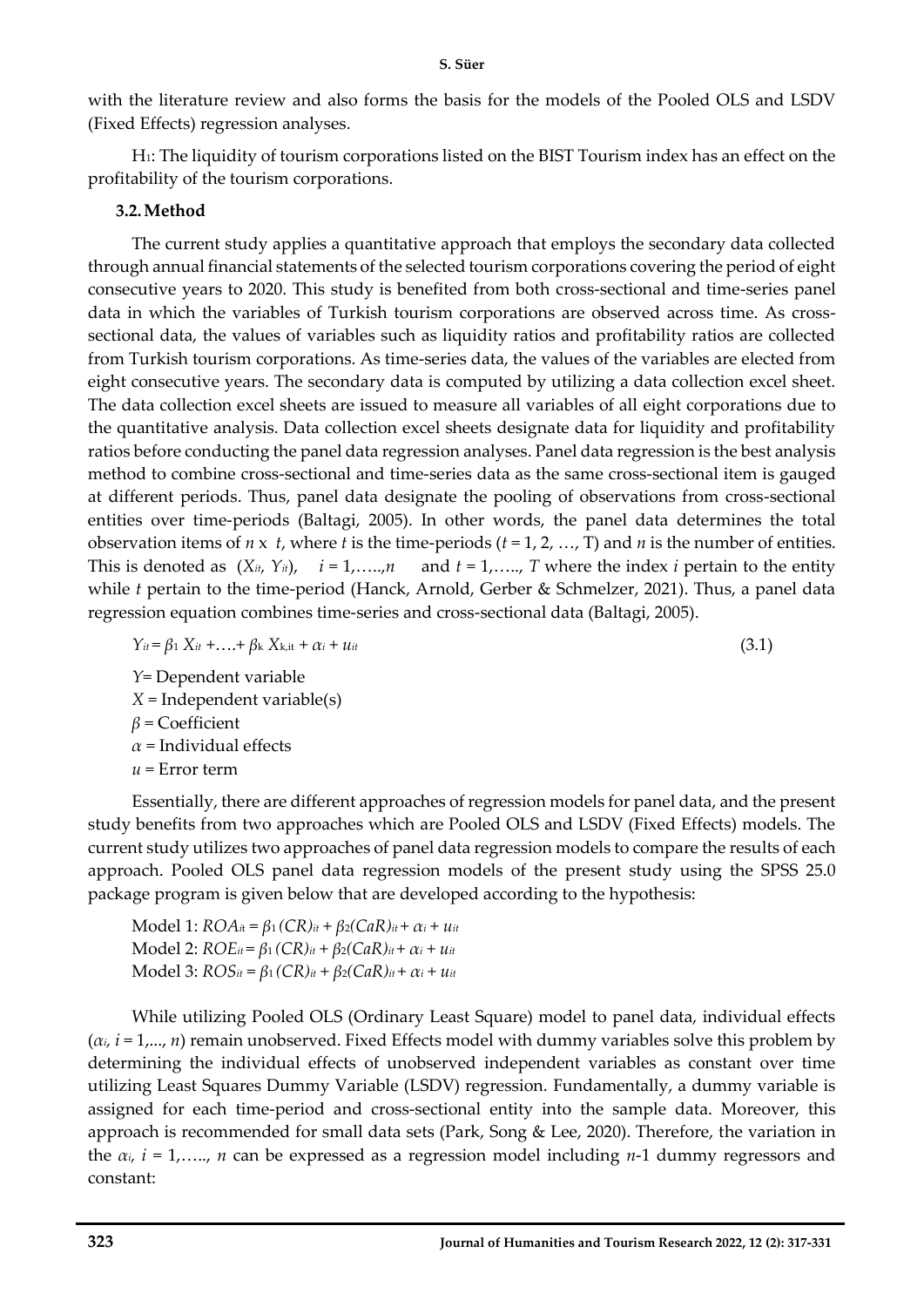$$
Y_{ii} = \beta_0 + \beta_1 X_{ii} + \dots + \beta_k X_{k,i} + \gamma_2 D2_i + \gamma_3 D3_i + \dots + \gamma_n Dn_i + u_{it}
$$
(3.2)

Model (3.2) has *n* particular intercepts for every one entity. With *i* = 1,….., *n* and *t*=1,…..,*T.* The  $\alpha_i$  are specific entity intercepts that embrace heterogeneities through entities. The representations of dummy variables are given as *D2, D3, ….., Dn* in the model. Based on the hypothesis, the following models with dummy variables for the *α<sup>i</sup>* terms are established to reveal the influence of liquidity on the profitability of Turkish tourism corporations. The Fixed Effects models with dummy variables also referred to as Least Squares Dummy Variable (LSDV) regression utilizes SPSS 25.0 package program to analyze the models given below:

Model 1:  $ROA_{it} = \beta_0 + \beta_1 (CR)_{it} + \beta_2 (CaR)_{it} + \gamma_2 D2_{i} + \gamma_3 D3_{i} + \gamma_4 D4_{i} + \gamma_5 D5_{i} + \gamma_6 D6_{i} + \gamma_7 D7_{i} + \gamma_8 D8_{i} + u_{it}$ Model 2:  $ROE_{it} = \beta_0 + \beta_1 (CR)_{it} + \beta_2 (CaR)_{it} + \gamma_2 D2_i + \gamma_3 D3_i + \gamma_4 D4_i + \gamma_5 D5_i + \gamma_6 D6_i + \gamma_7 D7_i + \gamma_8 D8_i + u_{it}$ Model 3:  $ROS_{it} = \beta_0 + \beta_1 (CR)_{it} + \beta_2 (CaR)_{it} + \gamma_2 D2_i + \gamma_3 D3_i + \gamma_4 D4_i + \gamma_5 D5_i + \gamma_6 D6_i + \gamma_7 D7_i + \gamma_8 D8_i + u_{it}$ 

### **3.3.Sampling**

The data set in the present study is obtained from the annual financial statements of tourism corporations listed on the Borsa Istanbul Stock Exchange (BIST) Tourism index (XTRZM) for the periods of eight consecutive years to 2020. During the given period, eight tourism corporations are listed on the BIST Tourism index (XTRZM). The data for the measure of the variables are elected from the annual financial statement of the sampled corporations due to the disclosure of their financial reports respectively. Thus, the data is retrieved from the financial statements of tourism corporations that are gathered through the Public Disclosure Platform (PDP) [\(www.kap.org.tr,](http://www.kap.org.tr/) 2021). The liquidity and profitability ratios are measured by examining the required financial statements such as the balance sheet and income statement. The liquidity ratios are the independent variables that are the current ratio and cash ratio of the Turkish tourism corporations. On the other hand, the profitability ratios are the dependent variables of the present study that are the rate of return on assets, return on equity and return on sales. The panel data consists of 64 observations on 5 variables as all variables are monitored for all entities and the time-periods as the panel data is balanced.

## **4. FINDINGS**

## **4.1.Findings of Descriptive Statistics**

Descriptive statistics of the liquidity ratios (independent variables) and profitability ratios (dependent variables) are analyzed by utilizing SPSS 25.0 package program. Due to the results of descriptive statistics, the mean value of the current ratio (2.8876) is above the conventional rule of value 2. According to the descriptive statistics, Turkish tourism corporations cover their current liabilities more than two times. On the contrary, some corporations in the Turkish Tourism index fail to satisfy their short-run debts as the minimum value is 0.22. On the other hand, some corporations in the Turkish Tourism index have a great portion of current assets that the maximum value is 17.55 indicating current assets are not managed efficiently. The other liquidity ratio in this study is the cash ratio which is a conservative measure as cash and cash equivalents are the most liquid assets and can be converted into cash quickly. The results purport that some corporations are lack of cash and cash equivalent as the minimum value is 0.00, and other corporations reserve a great portion of cash and cash equivalents as the maximum value is 17.38. As a result, the mean value of the cash ratio (1.6390) is higher than the conventional rule as it satisfies its short-run debts more than one time with its cash and cash equivalents. On average, tourism corporations in Turkish the Tourism index have the adequate capacity to meet their short-run debts even they have not adopted effective liquidity management. Descriptive statistics of the liquidity ratios (independent variables) and profitability ratios (dependent variables) are represented in Table 2.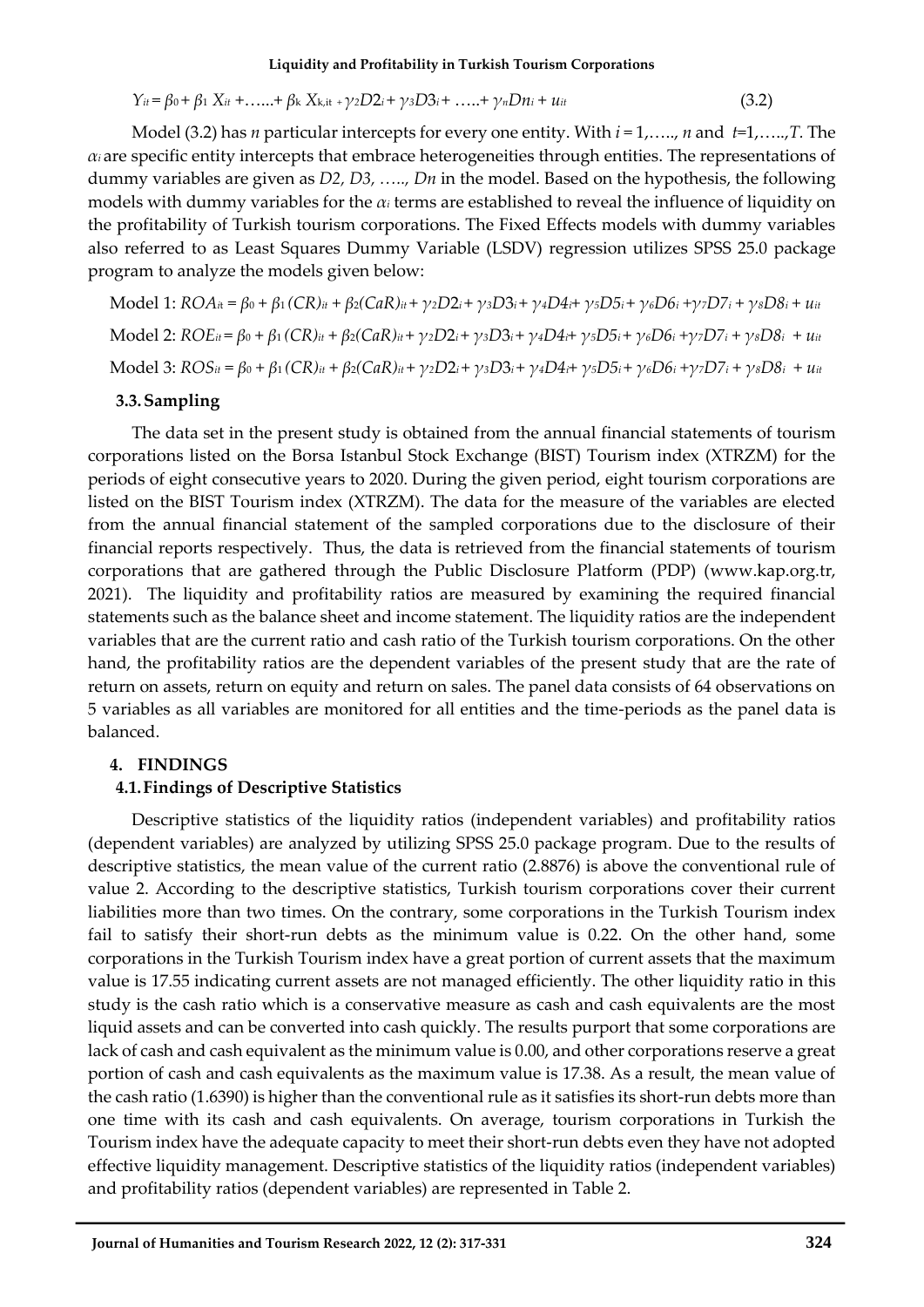|                        | N  | Min     | Max   | Mean      | <b>Std. Deviation</b> |
|------------------------|----|---------|-------|-----------|-----------------------|
| Current Ratio (CR)     | 64 | 0.22    | 17.55 | 2.8876    | 4.04974               |
| Cash Ratio (CaR)       | 64 | 0.00    | 17.38 | 1.6390    | 4.06253               |
| Return on Asset (ROA)  | 64 | $-0.23$ | 0.45  | 0.0273    | 0.11442               |
| Return on Equity (ROE) | 64 | $-1,53$ | 0.64  | $-0.0236$ | 0.31162               |
| Return on Sales (ROS)  | 64 | $-4.06$ | 4.17  | 0.1632    | 1.29123               |

**Table 2.** Descriptive Statistics

The mean value of each profitability ratio (ROA, ROE, and ROS) indicate the average value of the sector as a good rule of thumb. Therefore, the average value of each profitability ratio is 0.0273 for ROA, -0.0236 for ROE, and 0.1632 for ROS. According to the results of the descriptive statistics, some Turkish tourism corporations generate profit above the sector's average while utilizing their assets with a maximum value of 0.45. On the other hand, some Turkish tourism corporations experience a loss while using their assets with a minimum value of -0.23. Although the average value of return on equity ratio is negative considering the Turkish tourism sector, some tourism corporations generated profit from their investors' funds with a maximum value of 0.64. Another vital profitability ratio is the return on sales indicating the financial health of the business. The average value of return on sales is 0.1632, expressing a positive indicator for the Turkish tourism sector. Thus, there are some corporations above the average value with a remarkable maximum value of 4.17. Unfortunately, some other corporations trading in the Turkish Tourism index make a loss that their expenses exceed their revenues with a minimum value of -4.06. In concise, some Turkish tourism corporations achieve profitability in the Turkish Tourism index but some of them fail to generate profits from their assets, investors' funds, and sales.

### **4.2.Findings of Regression Analyses**

The present study compares the results of two approaches which are Pooled OLS and LSDV (Fixed Effects) regression analyses. Model 1 (ROA) measures the influence of the current ratio and cash ratio as IVs on return on assets as the DV. According to the Pooled OLS regression, the model is significant as a whole ( $p = 0.002 \le 0.05$ ) and the R square value (18%) illustrates the percentage in ROA identified by the CR and CaR. Moreover, the independent variable, CR has a positive and statistically significant effect on the dependent variable, ROA ( $\beta$ =0.029, p=0.001<0.05). The second independent variable, the CaR has a negative and statistically significant effect on the dependent variable, ROA (β=-0.023, p=0.006<0.05).

Likewise, the results of the LSDV (Fixed Effects) regression reveal that the model is significant as a whole ( $p = 0.000 \le 0.05$ ). Besides, the R square value (41%) represents the percentage in ROA identified by the CR and CaR. Dummy variables are developed to conduct LSDV (Fixed Effects) regression approach and the results state that the CR has a positive and statistically insignificant effect on ROA ( $\beta$ =0.016, p=0.077>0.05). On the other hand, CaR has a negative and statistically insignificant effect on ROA (β=-0.013, p=0.239>0.05). Moreover, the Durbin-Watson test statistic is utilized to observe the existence of autocorrelation in the regression analyses and the findings of both approaches propound that there is no autocorrelation as the values are between 0 and 4 (Pooled OLS regression=1.572, LSDV (Fixed Effects) regression=1.949).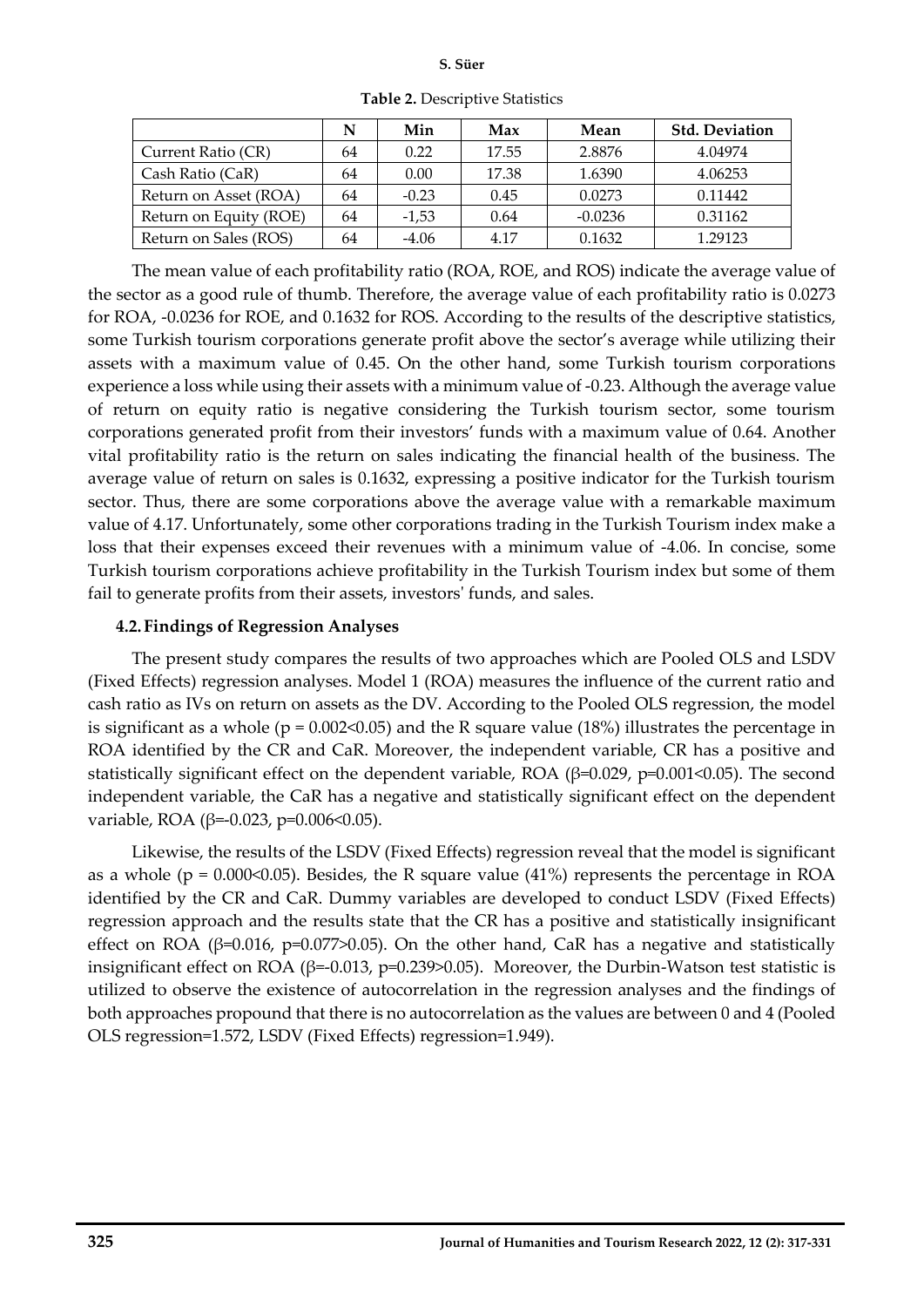|                  | <b>Pooled OLS Regression</b> |                 |                 | <b>LSDV (Fixed Effects) Regression</b> |
|------------------|------------------------------|-----------------|-----------------|----------------------------------------|
| <b>Variables</b> | $\beta$ (SE)                 | $t$ (Sig.)      | $\beta$ (SE)    | $t$ (Sig.)                             |
| Constant         | $-0.018(0.018)$              | $-0.984(0.329)$ | $-0.020(0.041)$ | $-0.501(0.618)$                        |
| D <sub>2</sub>   |                              |                 | 0.007(0.052)    | 0.127(0.899)                           |
| D <sub>3</sub>   |                              |                 | 0.038(0.086)    | 0.437(0.664)                           |
| D4               |                              |                 | $-0.066(0.051)$ | $-1.284(0.204)$                        |
| D5               |                              |                 | 0.154(0.048)    | 3.223(0.002)                           |
| D6               |                              |                 | 0.032(0.051)    | 0.625(0.535)                           |
| D7               |                              |                 | 0.014(0.049)    | 0.295(0.769)                           |
| D8               |                              |                 | 0.001(0.049)    | 0.030(0.976)                           |
| CR               | 0.029(0.008)                 | 3.565(0.001)    | 0.016(0.009)    | 1.805(0.077)                           |
| CaR              | $-0.023(0.008)$              | $-2.877(0.006)$ | $-0.013(0.011)$ | $-1.191(0.239)$                        |
| F                | 6.799                        |                 |                 | 4.104                                  |
| p                | 0.002                        |                 |                 | 0.000                                  |
| $\mathbb{R}$     | 0.427                        |                 |                 | 0.637                                  |
| $R^2$            | 0.182                        |                 |                 | 0.406                                  |
| Durbin-Watson    | 1.572                        |                 |                 | 1.949                                  |

**Table 3.** Regression Results of Model 1 (ROA)

Model 2 (ROE) measures the influence of the current ratio and cash ratio as IVs on return on equity as the DV. Due to the Pooled OLS regression, the model is significant as a whole ( $p =$ 0.032<0.05) and the R square value (11%) illustrates the percentage in the ROE imparted by the CR and CaR. The independent variable, the CR has a positive and statistically significant effect on the dependent variable, ROE (*β*=0.056, p=0.019<0.05). The second independent variable, the CaR has a negative and statistically significant effect on the dependent variable, ROE (*β*=-0.039, p=0.009<0.05). In the same manner, the results of the LSDV (Fixed Effects) regression approach reveal that the model is significant as a whole ( $p = 0.006 \le 0.05$ ). Moreover, the R square value (33%) illustrates the percentage in the ROE explained by the CR and CaR. Dummy variables are developed to conduct LSDV (Fixed Effects) regression approach and the results state that the CR has a positive and statistically insignificant effect on ROE (*β*=0.028, p=0.291>0.05). As other independent variable, the CaR has a negative and statistically insignificant effect on return on equity (*β*=-0.018, p=0.573>0.05). Moreover, the Durbin-Watson test approves that the current model is nonexposed to autocorrelation (Pooled OLS regression=1.853, LSDV (Fixed Effects) regression=2.958).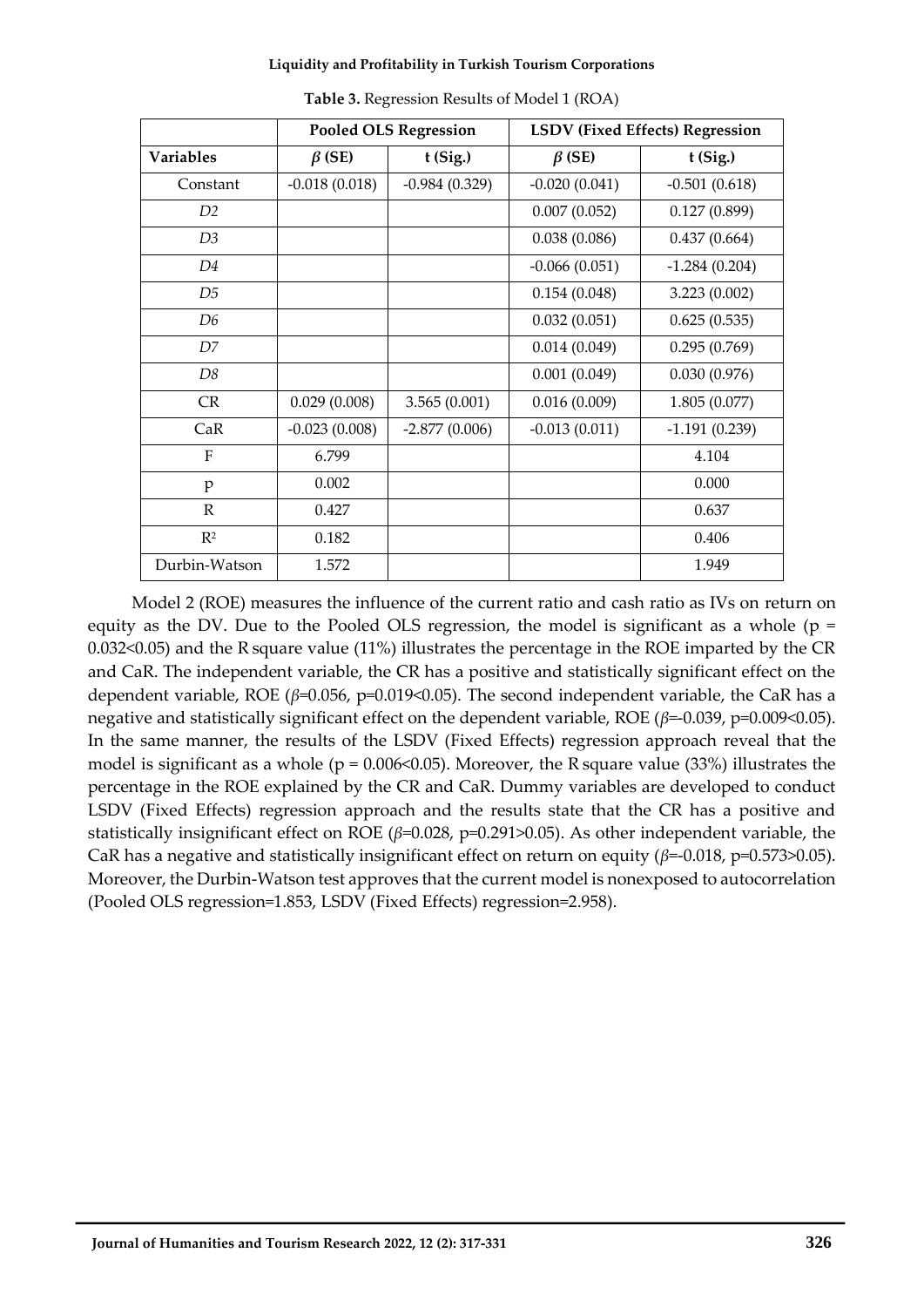#### **S. Süer**

|                  | <b>Pooled OLS Regression</b> |                 | <b>LSDV (Fixed Effects) Regression</b> |                 |
|------------------|------------------------------|-----------------|----------------------------------------|-----------------|
| <b>Variables</b> | $\beta$ (SE)                 | $t$ (Sig.)      | $\beta$ (SE)                           | $t$ (Sig.)      |
| Constant         | $-0.119(0.052)$              | $-2.316(0.024)$ | $-0.048(0.118)$                        | $-0.407(0.685)$ |
| D <sub>2</sub>   |                              |                 | 0.028(0.150)                           | 0.185(0.854)    |
| D3               |                              |                 | 0.018(0.250)                           | 0.072(0.943)    |
| D4               |                              |                 | $-0.398(0.149)$                        | $-2.678(0.010)$ |
| D5               |                              |                 | 0.169(0.138)                           | 1.225(0.226)    |
| D6               |                              |                 | 0.024(0.147)                           | 0.162(0.872)    |
| D7               |                              |                 | 0.025(0.140)                           | 0.180(0.858)    |
| D8               |                              |                 | $-0.072(0.143)$                        | $-0.504(0.616)$ |
| <b>CR</b>        | 0.056(0.023)                 | 2.420 (0.019)   | 0.028(0.026)                           | 1.066(0.291)    |
| CaR              | $-0.039(0.023)$              | $-1.724(0.009)$ | $-0.018(0.032)$                        | $-0.567(0.573)$ |
| F                | 3.652                        |                 |                                        | 2.958           |
| D                | 0.032                        |                 |                                        | 0.006           |
| R                | 0.327                        |                 |                                        | 0.575           |
| R <sup>2</sup>   | 0.107                        |                 |                                        | 0.330           |
| Durbin-Watson    | 1.853                        |                 |                                        | 2.958           |

**Table 4.** Regression Results of Model 2 (ROE)

Model 3 (ROS) measures the influence of the current ratio and cash ratio as IVs on return on sales as the DV. According to the Pooled OLS regression, the model is significant as a whole ( $p =$ 0.001<0.05) and the R square value (21%) illustrates the percentage in the ROS clarified by the CR and CaR. The independent variable, the CR has a positive and statistically significant effect on the dependent variable, ROS (*β*=0.260, p=0.005<0.05). The second independent variable, the CaR has a negative and statistically significant effect on the dependent variable, ROS (*β*=-0.136, p=0.032<0.05). In the same way, the results of the LSDV (Fixed Effects) regression approach expose that the model is significant as a whole ( $p = 0.006 \le 0.05$ ). Besides, the R square value (33%) illustrates the percentage in ROS explained by the CR and CaR. Dummy variables are developed to conduct LSDV (Fixed Effects) regression approach and the results state that the CR has a positive and statistically significant effect on ROS (*β*=0.226, p=0.044<0.05). Other independent variable is the CaR, which has a negative and statistically insignificant effect on ROS (*β*=-0.103, p=0.446>0.05). Furthermore, the Durbin-Watson test approves that the current study is nonexposed to autocorrelation (Pooled OLS regression=1.919, LSDV (Fixed Effects) regression=2.958).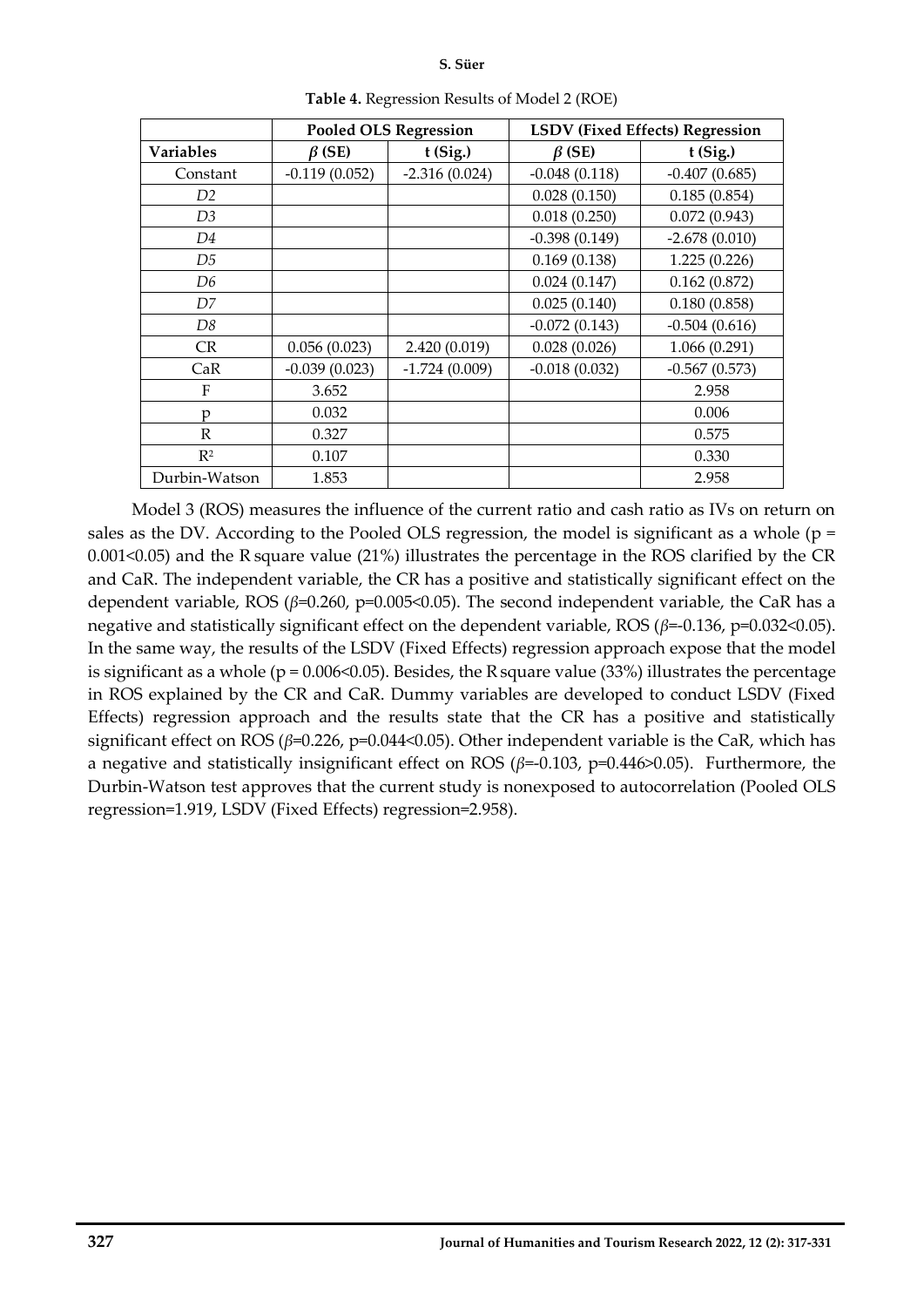|                | <b>Pooled OLS Regression</b> |                 |                 | LSDV (Fixed Effects) Regression |
|----------------|------------------------------|-----------------|-----------------|---------------------------------|
| Variables      | $\beta$ (SE)                 | $t$ (Sig.)      | $\beta$ (SE)    | $t$ (Sig.)                      |
| Constant       | $-0.365(0.201)$              | $-1.820(0.074)$ | $-0.022(0.503)$ | $-0.043(0.966)$                 |
| D <sub>2</sub> |                              |                 | $-0.135(0.638)$ | $-0.212(0.833)$                 |
| D3             |                              |                 | $-0.279(1.060)$ | $-0.263(0.794)$                 |
| D4             |                              |                 | $-0.904(0.632)$ | $-1.431(0.158)$                 |
| D5             |                              |                 | $-0.274(0.587)$ | $-0.467(0.643)$                 |
| D6             |                              |                 | $-0.144(0.625)$ | $-0.230(0.819)$                 |
| D7             |                              |                 | 0.233(0.596)    | 0.391(0.697)                    |
| D8             |                              |                 | $-0.897(0.607)$ | $-1478(0.145)$                  |
| <b>CR</b>      | 0.260(0.089)                 | 2.912(0.005)    | 0.226(0.110)    | 2.060(0.044)                    |
| CaR            | $-0.136(0.089)$              | $-1.527(0.032)$ | $-0.103(0.134)$ | $-0.768(0.446)$                 |
| F              | 8.147                        |                 |                 | 2.958                           |
| p              | 0.001                        |                 |                 | 0.006                           |
| $\mathbb{R}$   | 0.459                        |                 |                 | 0.575                           |
| $R^2$          | 0.211                        |                 |                 | 0.330                           |
| Durbin-Watson  | 1.919                        |                 |                 | 2.958                           |

**Table 5.** Regression Results of Model 3 (ROS)

The purpose of the study is to elucidate the influence of liquidity on the profitability of tourism corporations listed on the BIST Tourism index in Turkey. In order to assay the influence of liquidity management on the profitability of the selected tourism corporations, two different panel data regression approaches are utilized. Therefore, Pooled OLS and LSDV (Fixed Effect) regression approaches are benefited to investigate the effect of liquidity on the profitability of Turkish tourism corporations. In conclusion, even the findings of the Pooled OLS and LSDV (Fixed Effect) regression analyses have some similarities, some other findings differ from each other. It is remarkable that the findings of both approaches exhibit that the signs of the coefficients of the independent variables are the same, conveying the direction of the effect of each independent variable. On the other hand, the results of the Pooled OLS regression expose that the effect of liquidity on profitability is statistically significant while LSDV (Fixed Effect) regression presents a statistically insignificant effect except for one independent variable in just one model.

## **5. CONCLUSION**

The goal of determining the influence of liquidity on profitability is to ensure the successful overall financial performance of a business. The tourism industry is one of the most prominent industries in Turkey that strongly contributes to employment, economic activity, and economic growth in the Turkish economy. Moreover, the tourism industry is highlighted with the importance of accelerating economic growth due to the foreign currency inflow and the multiplier effect when the tourism industry is compared to other industries. With the given importance of the tourism industry, obviously, the tourism corporations contribute to the economic growth in developed and developing countries and the financial well-being of tourism corporations is vital to the economy as well. In order to achieve financial well-being, the tourism corporations first need to obtain profitability which is the ultimate goal of all businesses, and secondly attain an adequate level of liquidity that meets the short-term obligations without damaging the profitability. In essence, profitability and liquidity are vital metrics, especially for tourism corporations with the given financial challenges such as low-profit margins with fluctuating sales volumes and capital-intensive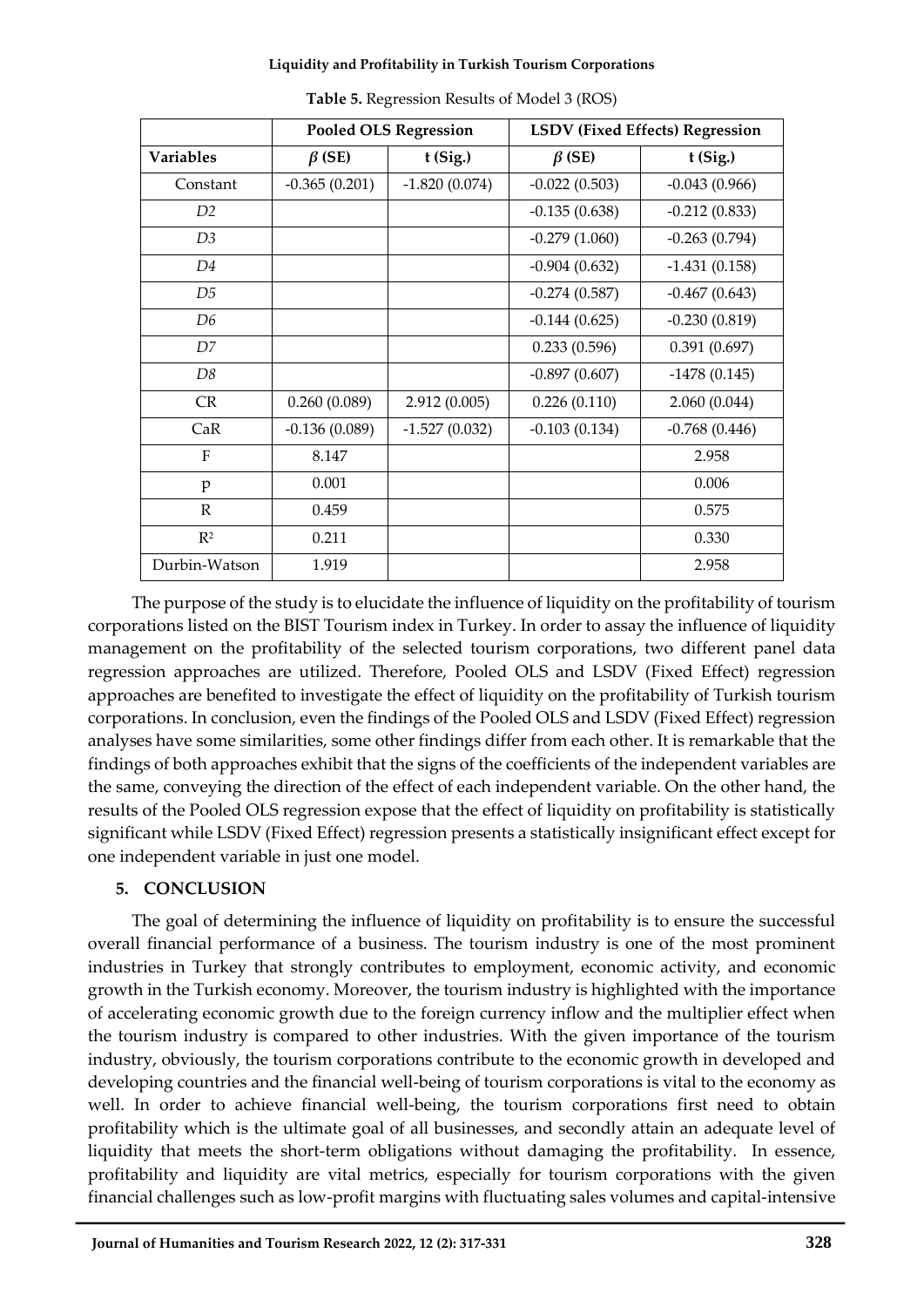requirements (Süer, 2020). Considering the importance of profitability and liquidity for tourism corporations, the present study aspires to elucidate the influence of liquidity management on the profitability of tourism corporations in Turkey.

With the aim of the study, the quantitative approach is employed to the secondary data which is cross-sectional and time-series panel data till the year 2020 for eight consecutive years. Tourism corporations that are listed on Borsa Istanbul Stock Exchange (BIST) Tourism index (XTRZM) are selected as the sample of the current study. The financial statements of eight tourism corporations are gathered through Public Disclosure Platform (2021). The liquidity and profitability ratios are calculated by using excel sheets of tourism corporations listed on the Tourism index. The current and cash ratios are the independent variables as liquidity ratios; and the return on assets, return on equity and return on sales are dependent variables as profitability ratios. The hypothesis is developed in the same vein as the literature review and theoretical background of the study. The hypothesis is tested through two different panel regression approaches to compare the results of the findings. Pooled OLS and LSDV (Fixed Effect) regression analyses are conducted on the crosssectional and time-series panel data. According to the Pooled OLS regression results, one of the liquidity ratios which is the current ratio is statistically significant and positively related to all profitability ratios in each model. This result supports the theoretical background and the previous studies (Hirigoyen, 1985; Madushanka & Jathurika, 2018; Hossain & Alam, 2019; Panigrahi & Joshi, 2019). However, the findings of LSDV (Fixed Effects) regression current ratio is statistically insignificant and positively related to ROA and ROE but statistically significant and positively related to ROS. The interpretation of this finding of both approaches approves that a low level of liquidity also decreases the profitability of Turkish tourism corporations due to debt requirements, and a low level of profitability prevents generating sufficient cash flows for liquidity. As another independent variable as liquidity ratio, cash ratio is statistically significant and negatively related to all profitability ratios in each model due to Pooled OLS regression supporting previous studies (Ross et al., 2000; Gitman, 2003; Eljelly, 2004; Raheman & Nasr, 2007; Mohanty & Mehrotra, 2018) while the results of LSDV (Fixed Effects) regression, cash ratio is statistically insignificant and negatively related to all profitability ratios in each model. The results of of both approaches purports that the portion of cash and cash equivalents to cover its short-run debts has a negative influence on profitability as the funds are not efficiently utilized to gather profitability. In other words, the level of funds that are dedicated to cash and cash equivalents decreases the profitability of Turkish tourism corporations. Therefore, if a Turkish tourism corporation aspires to gather profitability, it should reserve fewer funds for its cash and cash equivalents. Thus, these are the remarkable findings of this study and the panel data regression analyses with two approaches as the signs of independent variables' coefficients are in the same direction.

As a result of the panel data regression analyses of the two approaches that are developed to elucidate the influence of liquidity on profitability in Turkish tourism corporations are significant as a whole. Thus, the p values of Model 1 (ROA), Model 2 (ROE), and Model 3(ROS) are 0.002; 0.032, and 0.001 respectively while conducting Pooled OLS regression (p<0.05). Moreover, the p values of Model 1 (ROA), Model 2 (ROE) and Model 3 (ROS) are 0.000; 0.006 and 0.006 respectively while implementing LSDV (Fixed Effect) regression (p<0.05). However, the independent variables have a statistically significant effect on the dependent variable according to Pooled OLS regression, the independent variables mostly have a statistically insignificant effect on the dependent variable according to LSDV (Fixed Effect) regression with the same directions. Even the findings of each regression model approach contradict, the results still emphasize the association between liquidity and profitability. In line with all the results of the present study, the Turkish tourism corporations listed on the BIST Tourism index are recommended to properly manage their liquidity level to obtain profitability. According to the findings of the present study, it is suggested that the Turkish tourism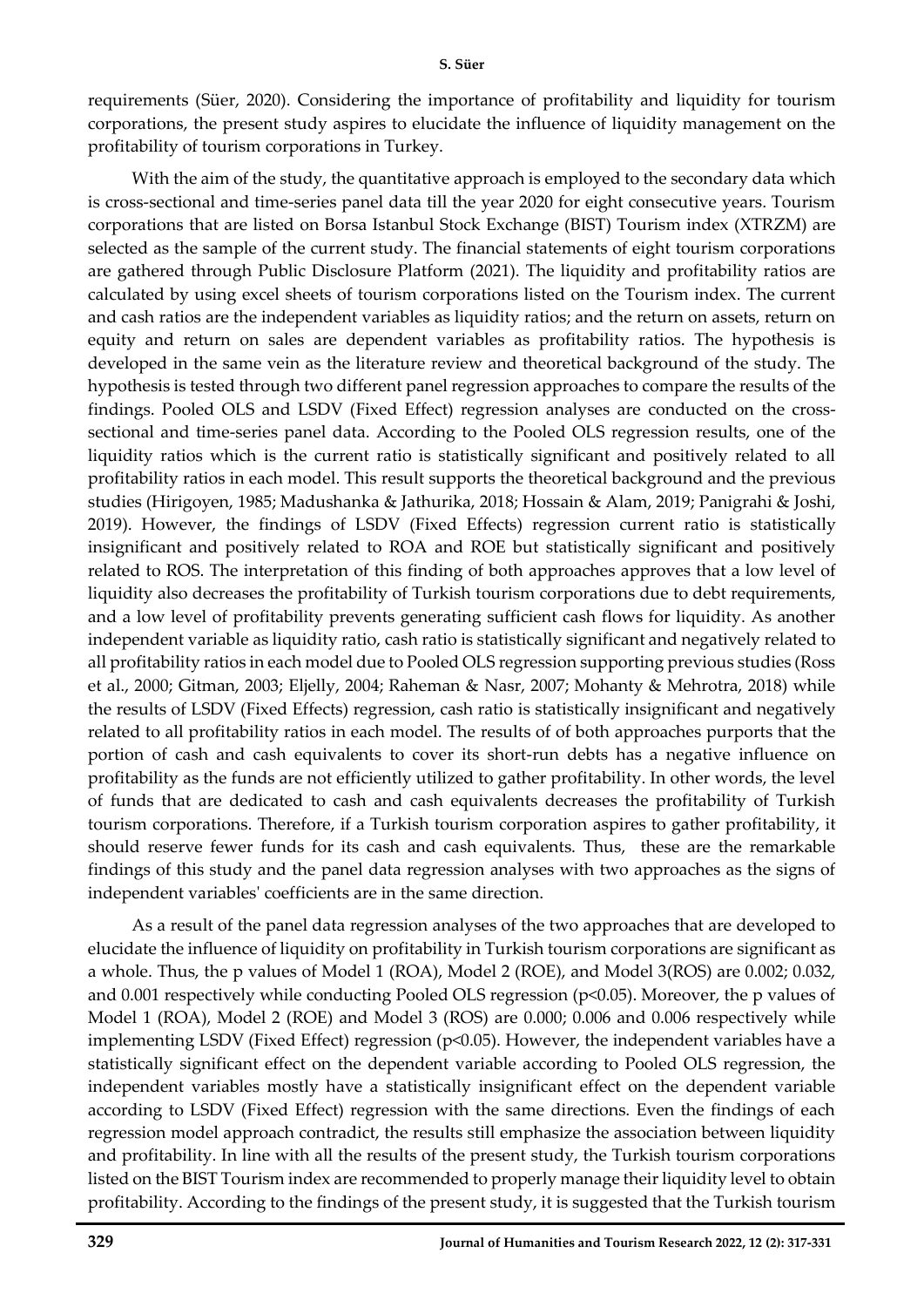corporations should preserve an adequate level of current assets to meet short-term obligations as a low level of liquidity diminishes the profitability of a tourism corporation due to debt obligations, and a low level of profitability restrains generating sufficient cash flows for liquidity. At the same time, Turkish tourism corporations should consider the level of cash and cash equivalents in current assets as there is a negative effect on profitability as the funds are not efficiently utilized to obtain profitability. In other saying, the high level of funds that are reserved for cash and cash equivalents diminishes the profitability of Turkish tourism corporations. Therefore, if a Turkish tourism corporation aspires to gather profitability, it should reserve fewer funds for its cash and cash equivalents. Last but not least, the tourism corporations listed on the BIST Tourism index should balance their liquidity level for the overall financial performance and well-being of the business.

### **REFERENCES**

- Alexander, J. (2018). *Financial Planning & Analysis and Performance Management*. New Jersey: John Wiley & Sons, Inc.
- Baltagi, B. H. (2005). *Econometric Analysis of Panel Data*. West Sussex: John Wiley & Sons.
- Berk, J., De Marzo P. & Harford J. (2012). *Fundamentals of Corporate Finance.* Boston: Prentice-Hall.
- Bhunia, A. & Khan, I.U. (2011). Liquidity Management Efficiency of Indian Steel Firms (A Case Study). *Far East Journal of Psychology and Business*, 3 (3): 3-13.
- Brigham, E. F. & Houston, J. F. (2009). *Fundamentals of Financial Management*. Mason: Cengage Learning.
- Brigham, E .F. & Ehrhardt, M. C. (2017). *Financial Management: Theory & Practice*. Boston: Cengage Learning.
- Brooks, R. (2016). *Financial Management: Core Concepts*. Essex: Pearson Education Ltd.
- Ehiedu, V. C. (2014). The Impact of Liquidity on Profitability of Some Selected Firms: The Financial Statement Analysis (FSA) Approach. *Research Journal of Finance and Accounting*, 5 (5): 82-90.
- Eljelly, A.M.A. (2004). Liquidity Profitability Tradeoff: An Empirical Investigation in an Emerging Market. *International Journal of Commerce and Management*, 14 (2): 48 – 61.
- Gitman, L. J. (2003). *Principles of Managerial Finance*. New York: Harper and Row Hill.
- Hanck, C., Arnold, M., Gerber, A. & Schmelzer, M. (2021). *Introduction to Econometrcis with R*. Essen: Universitat Duisburg-Essen.
- Hirigoyen, G. (1985). Rentabilité et Solvabilité [Profitability and Solvency]. *Direction et Gestion*, 3: 13–26.
- Hossain, I. & Alam, J. (2019). The Association between Liquidity and Profitability in Emerging Countries: Evidence from Bangladesh. *Journal of Finance and Accounting*, 7 (1), 22-27.
- ICWAI (The Institute of Cost and Works Accountants of India) (2010). *Financial Management & International Finance.* Navi Mumbai, India: Repro India Ltd.
- Kayalı, C. A. & Aktaş, İ. (2018). BİST'te Hisse Senetleri İşlem Gören Otomotiv Sektöründeki Firmaların TOPSIS Yöntemine Göre Performans Değerlemesi ve Analizi, *Karabük Üniversitesi Sosyal Bilimler Enstitüsü Dergisi,* 8 (1),43-59.
- Madushanka, K. H. I. & Jathurika, M. (2018). The Impact of Liquidity Ratios on Profitability (With Special Reference to Listed Manufacturing Firms in Sri Lanka). *International Research Journal of Advanced Engineering and Science*, 3 (4): 157-161.
- Malik, M. S., Awais, M. & Khursheed, A. (2016). Impact of Liquidity on Profitability: A comprehensive case of Pakistan's private banking sector. International Journal of Economics and Finance, 8 (3): 69-74.
- Mohanty, B. & Mehrotra, S. (2018). Association between liquidity and profitability: An Exploratory Study of SMEs in India. *Emerging Economy Studies*, 4 (2): 169–181.
- Nimer, M. A, Warrad L. & Omari, R.A. (2015). The Impact of Liquidity on Jordanian Banks Profitability through Return on Assets. *European Journal of Business and Management*, 7 (7): 229-232.